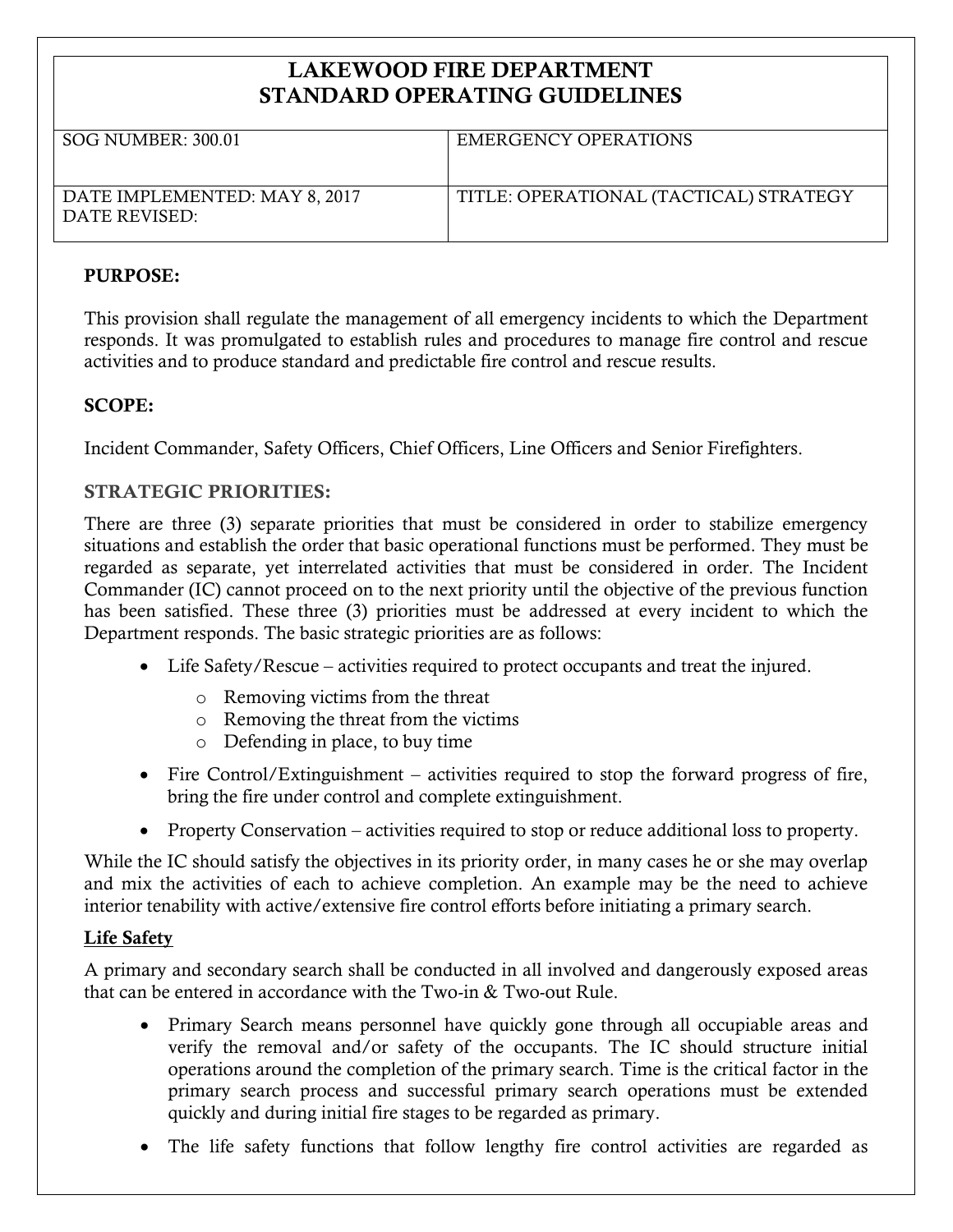representing a secondary search. A secondary search means that fire companies thoroughly search the interior of the fire area after fire control and ventilation activities have been completed. Preferably, different companies than those involved in primary search activities should be used to conduct the secondary search. Thoroughness, rather than time, is the critical factor in a secondary search.

The stage of the fire becomes a critical factor that affects the life safety approach developed by the IC. The following items outline the basic approach of the IC to standard fire stages:

- Nothing Showing situations, or in very minor fire cases that clearly pose no life hazard, the officer in charge must organize and direct a rapid interior search and those carrying out that task must promptly report their findings. In such cases, the interior search for victims will also verify no fire.
- Smoke Showing fire control efforts must be extended simultaneously with rescue operations to gain entry and to control interior access to complete the primary search. In such cases, the IC and all operating companies must be aware that the operation is in a rescue mode until primary search is complete, regardless of the fire control required. In working fire situations, primary search must be followed by a secondary search.
- Fully Involved immediate entry (and primary search activities) become impossible and survival of the occupants improbable, the Incident Commander must initially report fully involved conditions and that a primary search is not possible. As quickly as fire control is achieved, the IC must then structure what is in effect a secondary search for victims.

The IC must consider the following factors in developing a basic life safety size-up:

- Number, location and condition of victims.
- Effect the fire has on the victims.
- Capability of the fire-rescue forces to enter the building, remove and protect the victims and control the fire.

The most urgent reason for the special calling of additional units is for the purpose of covering life safety. It is the responsibility of the IC to develop a realistic rescue size up as early as possible. The IC must make one of these three basic life safety decisions.

- Do we remove victims from the threat?
- Do we remove the threat from the victims?
- Do we buy time until more resources are available?

In some cases, occupants may be safer in their rooms than moving through contaminated hallways and interior areas. Also, such movement may impede interior firefighting. In still other cases the fire-rescue personnel may have no choice in the matter; some occupants will insist in evacuation while others will refuse to leave the relative safety of their rooms. Life Safety efforts should be extended in the following order:

- Most severely threatened.
- The largest number (groups).
- People in the remainder of the fire area. People in the exposed areas.

All initial attack forces must be directed toward supporting rescue efforts and hose lines must be placed in a manner to control interior access, confine the fire, and protect avenues of escape. Hose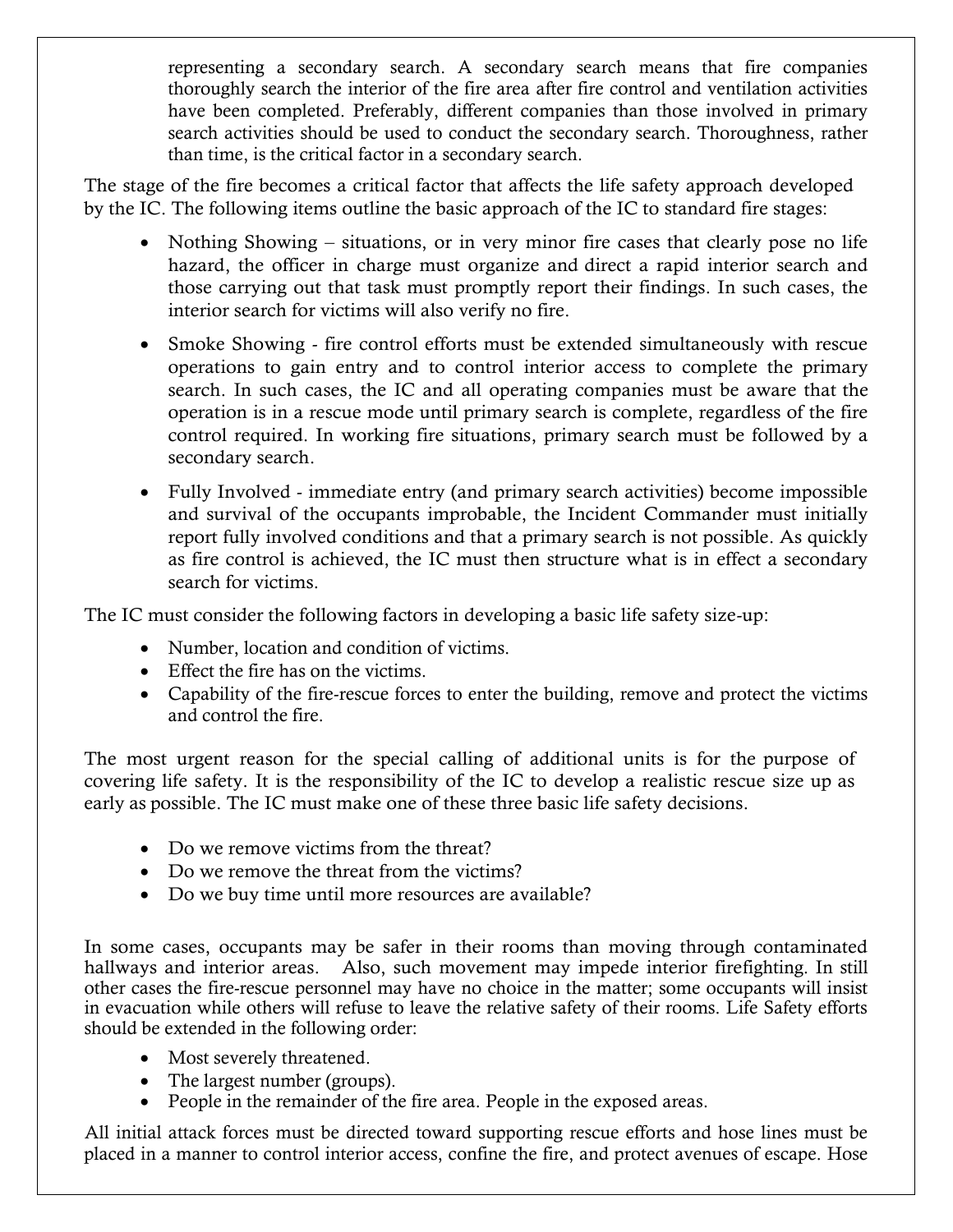line placement becomes a critical factor in these cases and all operating companies must realize that the operation is in a Life Safety (rescue) Mode and, if necessary, operate in a manner that writes off the structure in order to buy rescue time.

Normal means of interior access (stairs, halls, interior public areas, etc.) should be utilized to remove victims whenever possible. Secondary means of rescue (ladders, fire escapes, and the like), should be utilized only in their order of effectiveness.

It shall be the responsibility of the IC to structure the treatment of victims after removal. Multiple victims should be removed to the same location for more effective treatment. The IC should direct and coordinate the "EMS" structure whenever possible.

## **Fire Control**

It shall be the standard operating procedure to attempt to stabilize fire conditions by extending wherever possible an aggressive well-placed and adequate interior fire attack effort and to support that attack with whatever resource and action isrequired to reduce fire extension and to bring the fire under control. IC's must develop a fire control plan of attack that first stops the forward progress of the fire and then brings the fire under control. In most cases, the first arriving company will not *immediately* have adequate resources to accomplish all of the attack needs that may be faced. The initial IC must prioritize attack efforts, act as a resource allocator and determine the resources the fire will eventually require. Accurate forecasting of conditions by the IC becomes critical during this initial evaluationprocess.

**Fires should be fought from the unburned side.** Attack from the burned side generally will drive the fire, smoke and heat into uninvolved portions of the building and the interior control forces out of the building.

**Fires should be fought from the interior.** The fastest place to put water on the fire is generally from the outside at the point where the fire is burning out of the building; however, most of the time this is the worst application point.

The IC must consider the most dangerous path of travel and avenue of fire extension, particularly as it affects rescue activities, confinement efforts, and exposure protection. Resources must then be allocated based upon this fire growth prediction.

Initial attack efforts must be directed toward supporting primary search. The first attack line must go between the victims and the fire and protect avenues of escape. As much as it is possible, first arriving units must determine the fire location and the extent of the fire before starting fire operations. All such beginning operations must be communicated.

**Put water on fire:** The rescue, exposure protection, confinement, extinguishment, overhaul, ventilation & salvage problem is solved in the majority of cases by a fast, strong, well-placed attack.

The IC must consider seven (7) sides (or sectors) of the fire: front, back, sides, top, bottom and interior.

The IC must develop a conscious time decision with regard to both the size of the attack and the position of the attack. The bigger the attack, the longer it takes to get it going; the more the interior attack is repositioned, the longer it will take to complete the task. *"Where the fire is going to be?"* after set up is completed, is an important question that must be answered.

Lacking direction, when fire is showing, companies will many times lay hose and put water on the fire utilizing the fastest, shortest, most direct route. This process has been identified in some fire service texts as the "candle-moth syndrome"; everyone wants to go to the flames. It is the responsibility of the IC to ensure that all operations are "directed" activities.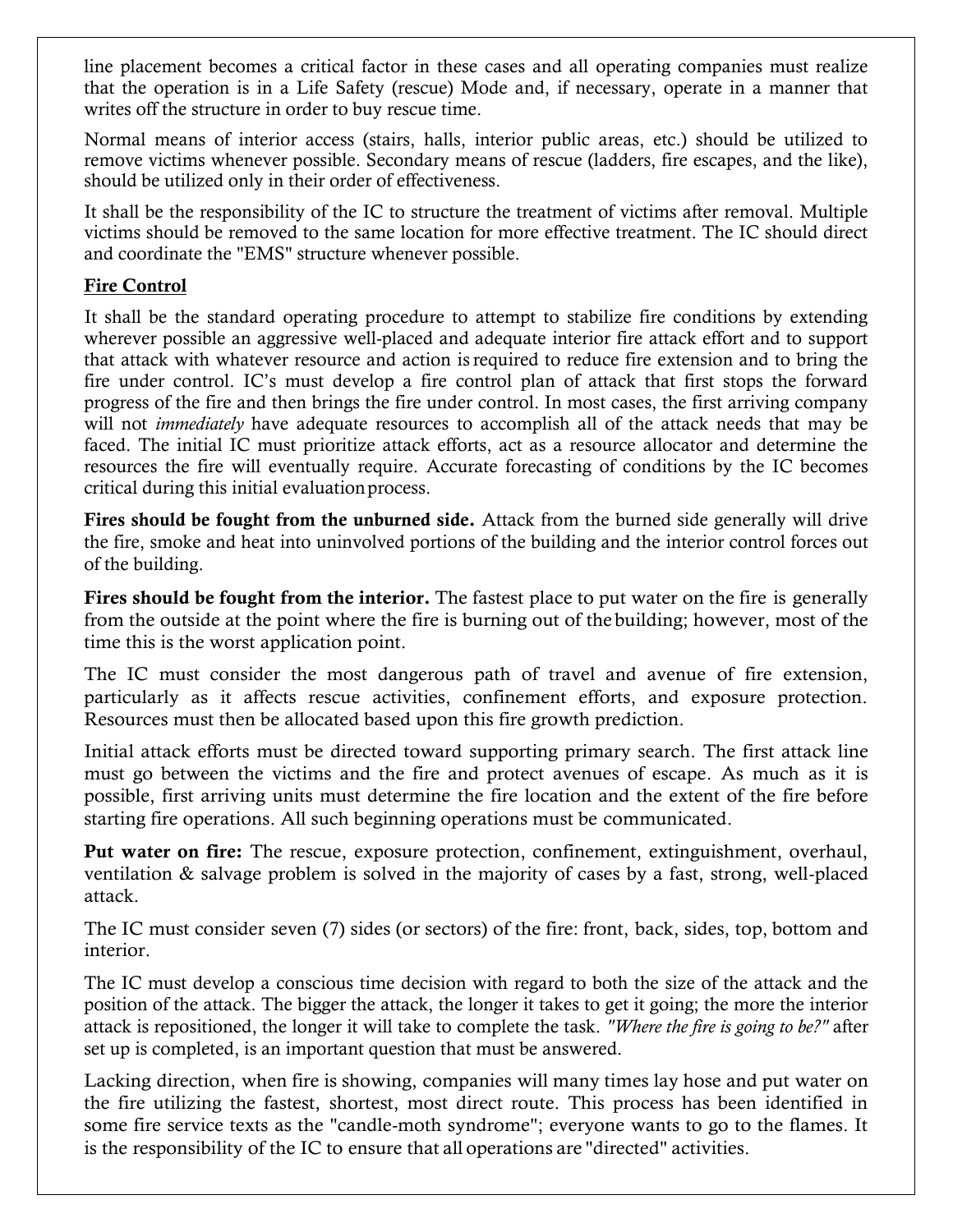When the fire is coming out of a burning building and not affecting exposures, **let it vent.** Launch an interior attack from the unburned side. It is generally venting in the proper direction. Placing a hose stream in the ventilation opening is dangerous, careless and reckless. It requires discipline on the part of the fire fighters and fire officers not to do so, and not submit to "candle-moth" temptations.

The IC must develop critical decisions that relate to cut-off points and must approach fire spread determinations with pessimism. It takes a certain amount of time to "get water" and the fire continues to burn while the attack gets set up. The IC must consider where the fire will be when attack efforts are ready to actually go into operation; if the IC misjudges, the fire may burn past the planned attack/cut-off position.

Don't put water into burned-out property, particularly where there is unburned property elsewhere left to burn. It is generally improper to operate fire streams into property that is already lost, many times such activity is done at the expense of exposed unburned property, and wastes valuable extinguishment efforts. Write-Off property that is already lost and go on to protect exposed property based on the most dangerous direction of spread. Do not continue to operate in positions that are essentially lost.

## **Property Conservation**

It shall be standard operating procedure to commit whatever fireground resource is required to reduce property loss to an absolute minimum. **It must be stressed that; the age-old practice of taking chances with fire fighter lives for vacant and derelict buildings is no longer acceptable!**  The IC must weigh the risk versus the benefit, at all operations. The activities that relate to effective property conservation require the same early and on-going command functions and aggressive action as both rescue and fire control. All personnel are expected to perform in a manner that continually reduces loss during fire operations.

When the fire is out - shut down fire streams. Early recognition that the forward progress of the fire has been stopped is an important element in reducing loss. The earlier the salvage operations begin, the smaller the loss.

When basic fire control has been achieved, the IC must commit and direct companies into "stop loss" activities; such activities generally include:

- Evaluating damage to overall fire area.
- Evaluating the salvage value of various areas.
- Evaluate resources that will be required.
- Committing the necessary personnel to salvage functions.
- Reducing hose lines from fire control functions to salvage functions.
- Additional rotation of personnel due to fatigue.

In cases where there is an overlapping need for both fire control and salvage to be performed simultaneously and where initial arriving companies are involved in firefighting and salvage remains undone, it shall be considered reasonable to special call additional resources to perform salvage functions.

Be aware that personnel involved in rescue and fire control operations are generally fatigued and have reached a state of reduced efficiency by the time property conservation functions must be completed - this can result in a high potential for injury. The IC must evaluate personnel conditions and replace with fresh or additional personnel, if needed.

### **Assumption of Command**

The first arriving unit or officer is responsible for initially assuming command. This individual (Officer or Senior Firefighter in charge of the unit) retains command responsibilities until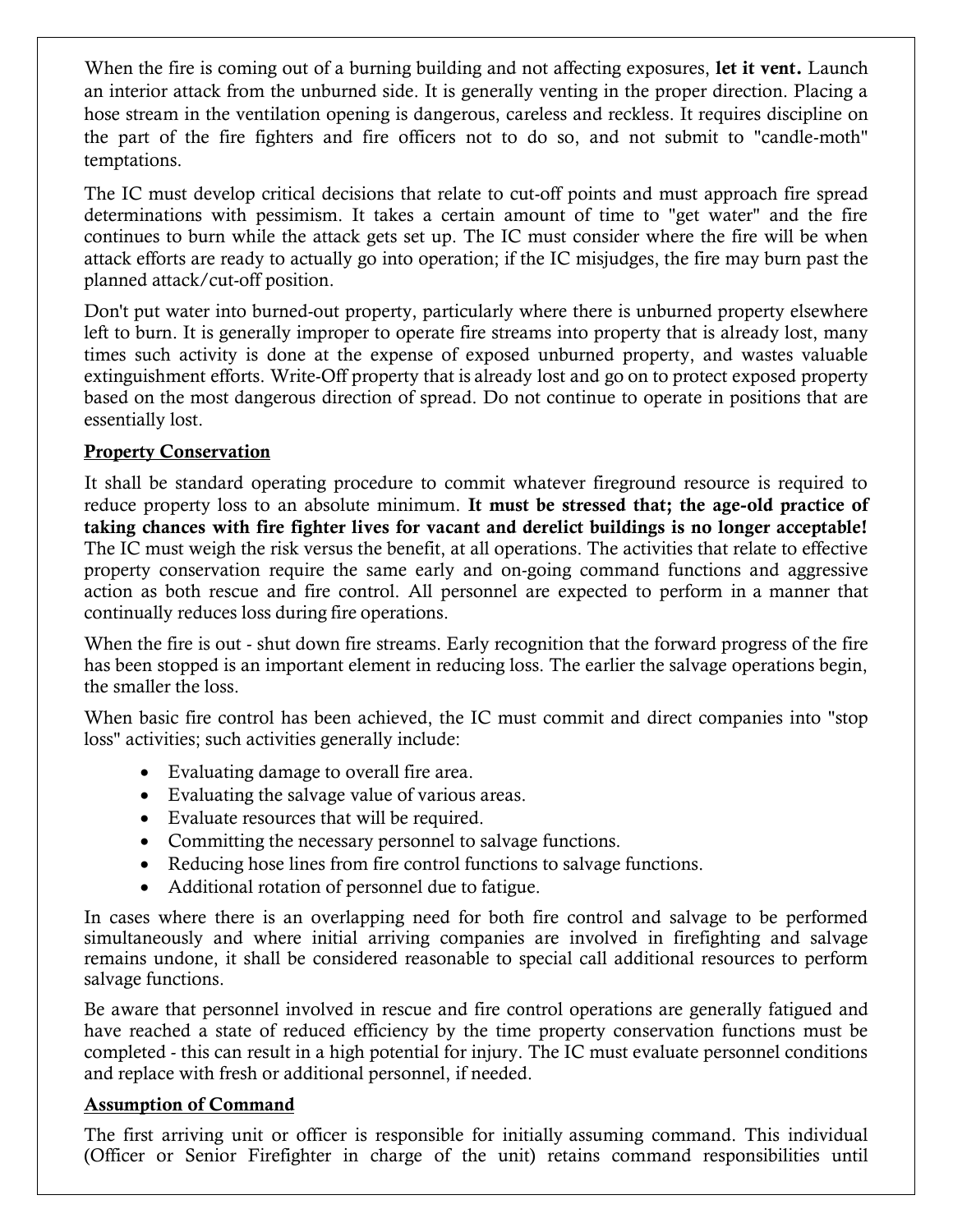command is transferred to a higher-ranking officer or until the incident is terminated. This assumption of command by the first unit is **mandatory.**

As the identity of the IC changes through the formal command transfer process, the responsibility for command functions also changes. (Note: The IC is responsible for all Command functions, all of the time during the incident) The term INCIDENT COMMANDER refers jointly to the person, the functions, and the location of whoever is in charge, and provides a standard identification tag for the **single** person in charge. With this system, it should be all but impossible for more than one officer to act as an IC at any one time on any one incident scene.

Incident Commander Modes - When the first unit arrives, quick decisions must be made as to which of the following commitments the unit will make:

**NOTHING SHOWING MODE** - Generally requires investigation by the first arriving unit while others remain in a stand-by position. Usually, the officer on the first unit will go with the investigating company while using the portable radio to continue the command function. In effect, this creates a "mobile command"; a condition that is otherwise undesirable.

**FAST ATTACK MODE** - Requires immediate action to stabilize (e.g., a working, interior fire in a residence, apartment or small commercial occupancy). For an offensive fast attack, the choice may be to lead the attack while utilizing the portable radio to continue command. This fast attack mode should be concluded rapidly with one of the following outcomes:

- Situation stabilized by the offensive attack.
- Command transferred to the first arriving chief officer.
- Situation not stabilized; member in charge of the first arriving unit moves to an exterior (stationary) command position.

The Fast Attack Mode will most likely be the mode most officers will utilize in the beginning, at the majority of fires.

**COMMAND MODE** - Because of the size of the fire, complexity of the occupancy, or the possibility of extension, some situations will demand strong direct command from the outset. In these cases, the first arriving unit will maintain at an exterior command position and remain there until relieved of command.

Chief Officers arriving upon the scene of an incident not yet declared under control may "take" Command by a formal process. The actual command transfer is regulated by a very simple, straightforward procedure that includes: Contacting the IC directly. Face to face is always preferable, however, transfer of command by radio can be accomplished during fairly simple incidents when the responding officer has copied all Command activity made before arrival. Standard communications must be followed.

The officer being relieved will provide a briefing that i n c l u d e s :

- Initial Situation "What was it like when you arrived?"
- Deployment & Assignment "What you are doing?"
- Strategic and Tactical Plan "What would you do if I wasn't here?"
- Safety Considerations- "Are there any unusual safety problems that you know of?

This briefing concludes with a confirmation of command transfer. It should be a short, straight to the point exchange!

The Dispatch Center shall be advised what unit identifies the IC. Transfer of Command takes place on the scene only. Only the IC shall do radio communications from the scene to the dispatch center.